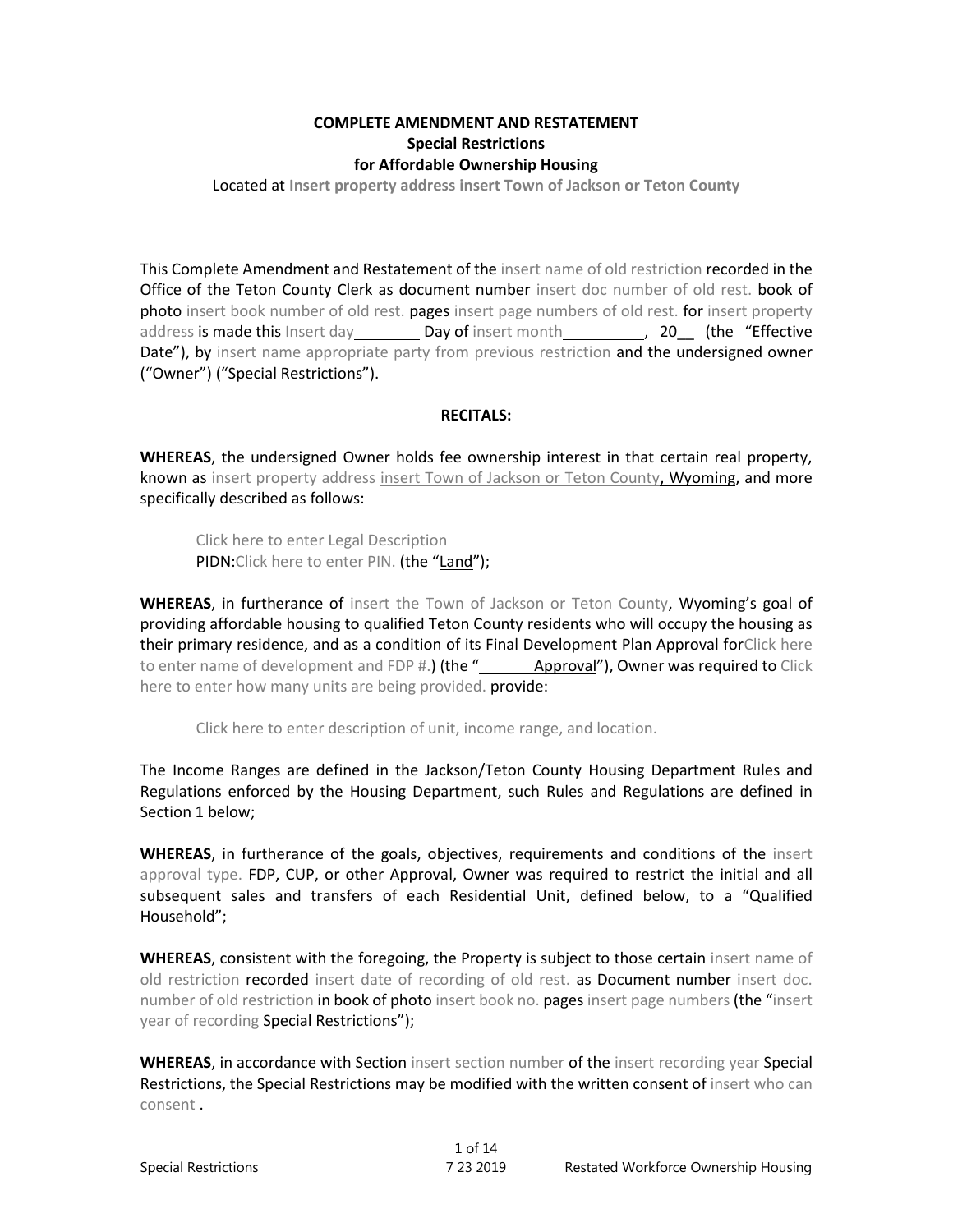**WHEREAS**, the Jackson Town Council and Teton County Board of County Commissioners voted to amend their 1990 Resolution creating the Teton County Housing Authority ("TCHA") and further amend the 1999 Resolution, to form a regional Housing Authority pursuant to Wyoming Statute §15-10-116(b) with the County of Teton and the Town of Jackson forming the regional housing authority known as the Jackson/Teton County Housing Authority ("JTCHA"), making the JTCHA the successor in interest to all deeds, documents, leases, and contracts of TCHA;

**WHEREAS**, the Jackson Town Council and Teton County Board of County Commissioners further resolved to create the Jackson/Teton County Affordable Housing Department ("Housing Department") who will be employees of Teton County and agents acting on behalf of the JTCHA;

**WHEREAS**, in accordance with such Section insert section number of the insert year of recording of old rest. Special Restrictions, and consistent with the foregoing Recitals, JTCHA and the undersigned Owner now desire to amend, restate and replace in their entirety with respect to the Residential Unit and Land the insert year of recording old rest. Special Restrictions by adopting these Complete Amended and insert name of this new restriction ("Special Restrictions");

**WHEREAS**, Owner desires to adopt these Special Restrictions and declare that the Residential Unit and Land shall be held, sold, and conveyed in perpetuity subject to these Special Restrictions, which Special Restrictions shall be in addition to all other covenants, conditions or restrictions of record affecting the Residential Unit and Land, and shall be enforceable by the Jackson/Teton County Housing Authority, a duly constituted housing authority pursuant to W.S. §15-10-116, as amended, and its successors or assigns, the Jackson/Teton County Affordable Housing Department (collectively "Housing Department") and insert the Town of Jackson or Teton County, Wyoming.

### **RESTRICTIONS:**

**NOW, THEREFORE**, in satisfaction of the conditions in and consideration of the insert approval type Approval and in further consideration of the foregoing Recitals, which are incorporated herein by this reference, undersigned Owner hereby declares, covenants and agrees for itself and each and every person acquiring ownership of the Residential Unit, that the Land and each Residential Unit shall be held, used, occupied, developed, transferred and conveyed subject to the following Special Restrictions in perpetuity.

**SECTION 1. JACKSON/TETON COUNTY HOUSING DEPARTMENT HOUSING RULES AND REGULATIONS.** References made herein to the "Rules and Regulations" are references to the written policies, procedures and guidelines of the Housing Department, as the same may be amended from time to time and which policies, procedures and guidelines are on file with the Housing Department or otherwise with insert the Town of Jackson or Teton County, Wyoming, or if there are no such written policies, procedures or guidelines (or a written policy, procedure or guideline with respect to a specific matter) then the reference shall be to the current applied policy or policies of the Housing Department or its successor. Procedural and administrative matters not otherwise addressed in these Special Restrictions shall be as set forth in the Rules and Regulations.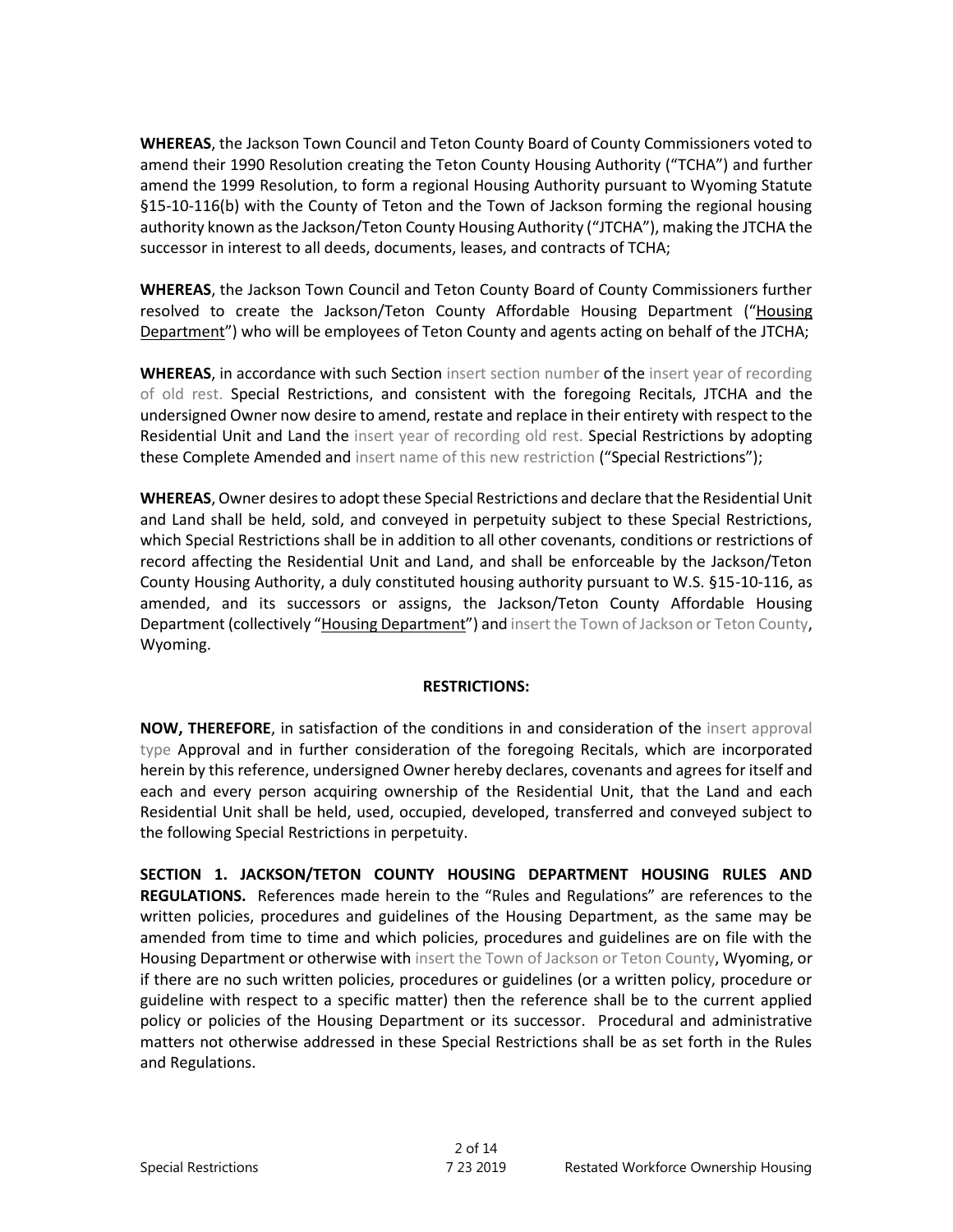# **SECTION 2. OWNERSHIP BY QUALIFIED HOUSEHOLD ONLY.**

- A. Qualified Household.The ownership, use and occupancy of the Residential Unit shall be limited to natural persons who meet the definition of a Qualified Household for Affordable Housing, as set forth below ("Qualified Household").
	- 1. Employment Requirement. At least one (1) member of the Qualified Household at time of purchase and during ownership must maintain an average of thirty (30) hours per week employment on an annual basis, or a minimum of one thousand five hundred and sixty hours (1,560) per year, for a local business. A "local business" means a business physically located within Teton County, Wyoming, holding a business license with the Town of Jackson, Wyoming or one that can provide other verification of business status physically located in Teton County, Wyoming, and the business serves clients or customers who are physically located in Teton County, Wyoming.
	- 2. Income Restriction. The Qualified Household's gross income shall fall between Click here to enter income range. of the median family income in Teton County, Wyoming, as determined by the current year's published Federal Department of Housing & Urban Development median family income chart for Teton County, Wyoming ("Income Cap") at time of purchase.
	- 3. No Teton County Residential Real Estate. No member of the Qualified Household may own (whether individually, in trust, or through an entity including without limitation a partnership, limited partnership, limited liability company, corporation, association, or the like) residential real estate within one hundred and fifty (150) miles of Teton County, Wyoming at the time of purchase or any time during ownership of the Residential Unit.
	- 4. Determination by the Housing Department. The Housing Department shall determine whether a prospective owner is a Qualified Household. In addition to any requirements set forth in the Rules and Regulations, such determinations shall be based upon written applications, representations, information and verification as are deemed by the Housing Department to be necessary to establish and substantiate eligibility.
	- 5. Asset Limit. The maximum asset limit for Qualified Households is two (2) times the income limit for a household size of four in accordance with the applicable income range, as further defined and clarified in the Housing Rules and Regulations.
- B. No Legal Action. No owner of the Residential Unit, prospective purchaser of the Residential Unit, Tenant, renter or occupant, or other party shall have the right to sue or bring other legal process against insert the Town of Jackson or Teton County, Wyoming or the Housing Department, or any person affiliated with insert the Town of Jackson or Teton County, Wyoming or the Housing Department arising out of these Special Restrictions, and neither shall insert the Town of Jackson or Teton County, Wyoming or the Housing Department have any liability to any person aggrieved by the decision of insert the Town of Jackson or Teton County, Wyoming or the Housing Department regarding qualification of a Qualified Household or any other matter relating to these Special Restrictions.
- C. Ownership by Housing Department. Notwithstanding the foregoing, the Housing Department may purchase and own the Residential Unit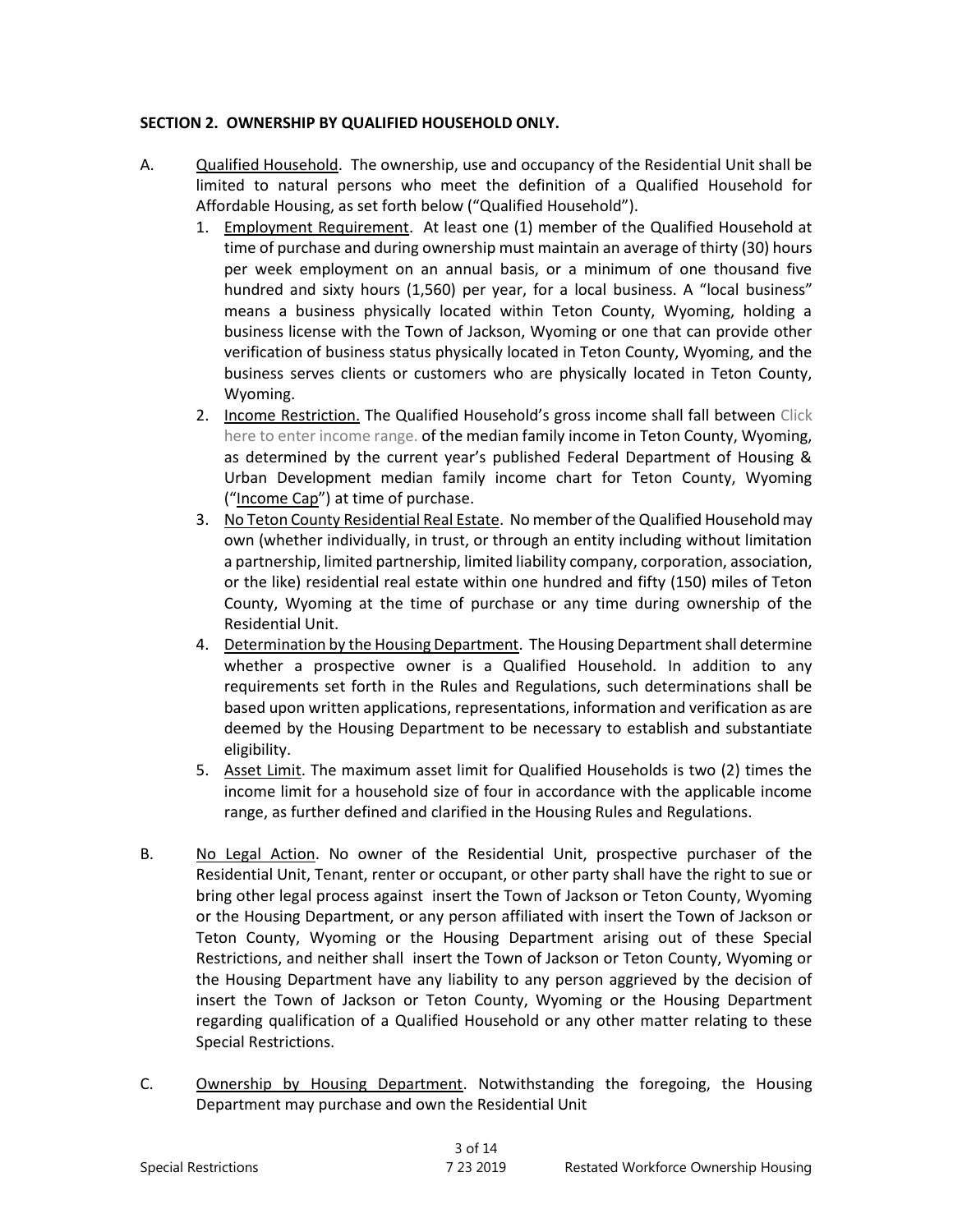**SECTION 3. RESTRICTIONS ON OCCUPANCY, IMPROVEMENT AND USE OF RESIDENTIAL UNITS.** In addition to any restrictions included in the Rules and Regulations, occupancy and use of a Residential Unit shall be restricted as follows:

- A. Occupancy. Each Residential Unit shall be occupied as the Qualified Household's sole and exclusive primary residence, and each owner of a Residential Unit shall physically reside therein on a full-time basis, at least ten (10) months out of each calendar year. Except for permitted guests, no persons other than the members of the Qualified Household may occupy the Residential Unit.
- B. Business Activity. No business activities shall occur in a Residential Unit, other than a home occupation use that is allowed by applicable zoning and properly permitted.
- C. Guests. No persons other than those comprising the Qualified Household shall be permitted to occupy the Residential Unit for periods in excess of thirty (30) cumulative days per calendar year.
- D. Renting. No Residential Unit, or any part thereof, including without limitation, the garage, any portion of any structure, or any room within any structure, may be rented or otherwise occupied by persons other than the members of the Qualified Household.
- E. Maintenance. The owner shall take good care of the interior of the Residential Unit and all other aspects of the Residential Unit not otherwise maintained by a homeowner's association and shall make all repairs and maintain the Residential Unit in a safe, sound, habitable, and good condition and state of repair. In case of damage to the Residential Unit, the owner shall repair the damage or replace or restore any destroyed parts of the Residential Unit, as speedily as practical.
- F. Capital Improvements. The Owner may only undertake capital improvements to the Residential Unit in accordance with the policies set forth in the Rules and Regulations, which policies may include but are not limited to, a limitation on the valuation of such improvements at resale, requirements regarding the advance written approval of such improvements, and documentation of proposed and completed improvements.
- G. Insurance. The owner shall keep the Residential Unit continuously insured against "all risks" of physical loss (not otherwise covered by a homeowner's association insurance), for the full replacement value of the Residential Unit.
- H. Compliance with Laws, Declaration. The Residential Unit shall be occupied in full compliance with these Special Restrictions and the Rules and Regulations, along with all laws, statutes, codes, rules, or regulations, covenants, conditions and restrictions, and all supplements and amendments thereto, and any other rules and regulations of any applicable homeowner's association, as the same may be adopted from time to time.
- I. Periodic Reporting, Inspection. In order to confirm compliance with these Special Restrictions, the Rules and Regulations and other covenants, regulations, ordinances, or rules governing the ownership, occupancy, use, development or transfer of a Residential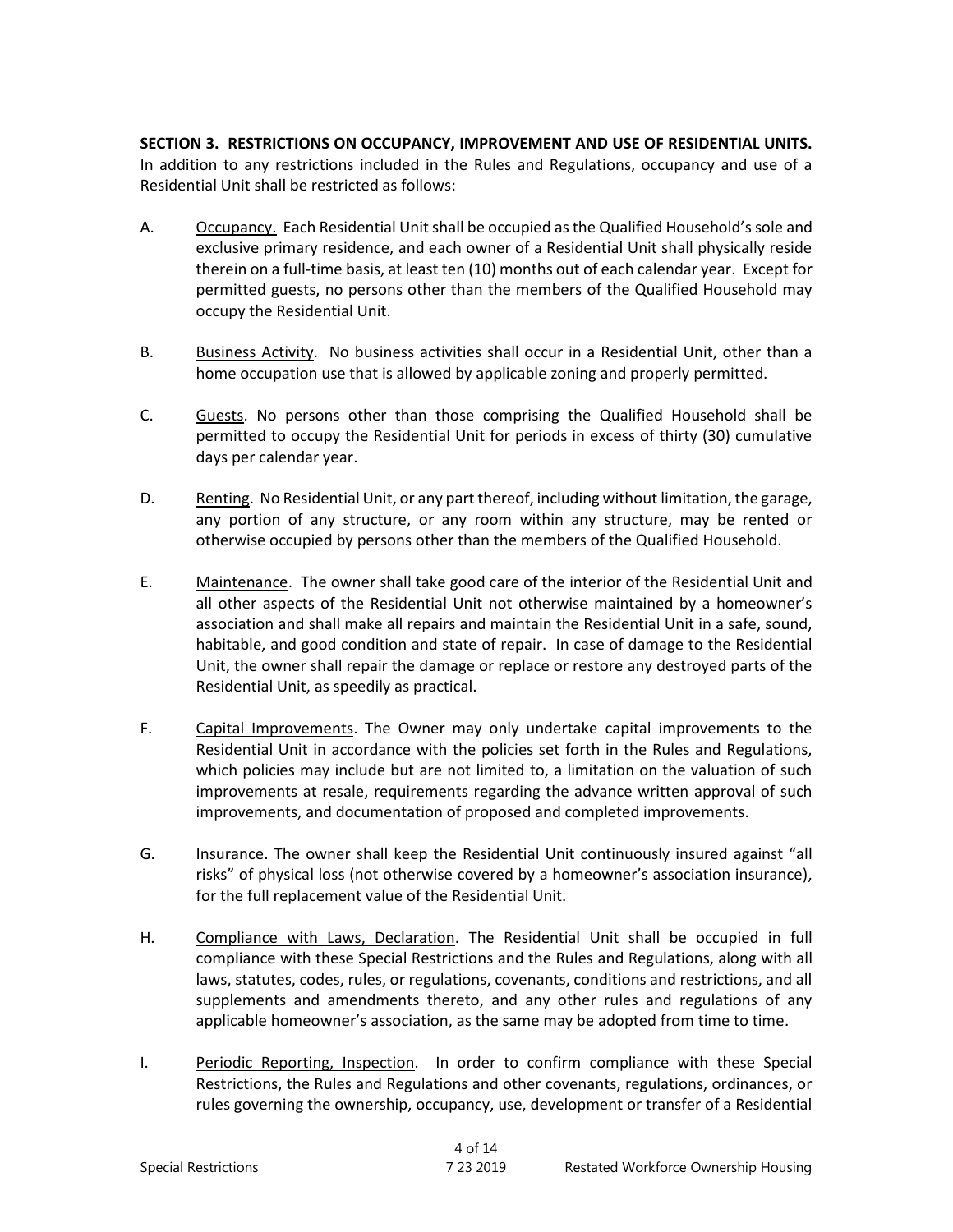Unit, each owner shall comply, and shall cause all occupants to comply, with any reporting or inspection requirements as set forth herein and as may be required by the Housing Department from time to time. Upon reasonable notice to owner, the Housing Department shall have the right to inspect the Residential Unit from time to time to determine compliance with these Special Restrictions and to review the written records required to be maintained by Owner. Owner shall maintain such records for a period of two (2) years.

**SECTION 4. TRANSFER LIMITATIONS.** Each Residential Unit may only be sold in accordance with Sections 5 and 6 below or transferred in accordance herewith as follows:

- A. Divorce. In the event of the divorce of an owner, the Housing Department may consent to the transfer of a Residential Unit to a spouse of an owner, which spouse may not otherwise qualify as a Qualified Household, only upon receipt of an order issued by a Court of competent jurisdiction ordering such transfer.
- B. Death. In the event of the death of an owner, the Housing Department may consent to the transfer of a Residential Unit to an heir or devisee of such deceased owner, which heir or devisee may not otherwise qualify as a Qualified Household, only upon receipt of an order issued by a Court of competent jurisdiction ordering such transfer.
- C. Nonqualified Transferee. If title to a Residential Unit vests in a Nonqualified Transferee, as defined in the Rules and Regulations, the Residential Unit shall immediately be listed for sale in accordance with these Special Restrictions and the Rules and Regulations, or in the alternative, the Housing Department may exercise its option herein to purchase the Residential Unit. The following shall apply when the Housing Department determines there is a Nonqualified Transferee:
	- 1. The Housing Department shall provide the Nonqualified Transferee a reasonable period within which to qualify as a Qualified Household.
	- 2. If the Nonqualified Transferee does not qualify as a Qualified Household within such reasonable period, he or she shall cooperate with the Housing Department to effect the sale, conveyance or transfer of the Residential Unit to a Qualified Household and shall execute any and all documents necessary to such sale, conveyance or transfer.
	- 3. A Nonqualified Transferee shall comply with these Special Restrictions, the Rules and Regulations, the Declaration, zoning and all Laws governing the ownership, occupancy, use, development or transfer of the Residential Unit, and further may only occupy the Residential Unit with the prior written consent of the Housing Department.

**SECTION 5. SALE OF A RESIDENTIAL UNIT.** An owner desiring to sell a Residential Unit shall give written notice to the Housing Department of such desire (the "Notice to Sell"), and after receipt of such notice, the Housing Department shall determine the "Maximum Resale Price," as provided herein and in accordance with the Rules and Regulations. Upon the Housing Department's determination of the Maximum Resale Price, the sale of the Residential Unit shall be facilitated by the Housing Department and shall be completed in accordance with the procedure set forth in the Rules and Regulations, which procedure may include, without limitation: a fee (not to exceed two percent (2%)) of the Maximum Resale Price paid to the Housing Department for such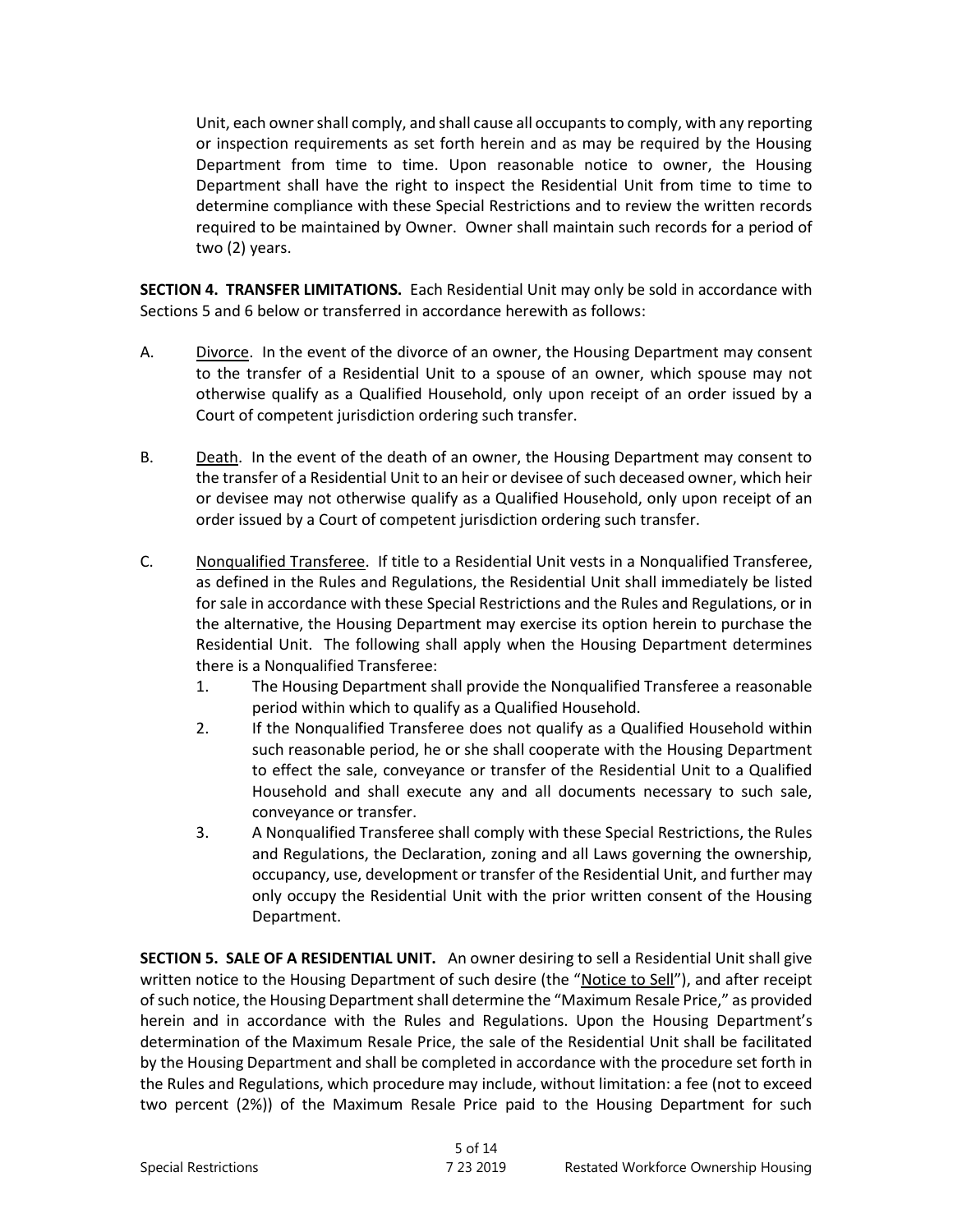facilitation; requirements regarding listing the Residential Unit with the Housing Department and/or a licensed real estate agent, as the Housing Department may direct; standard terms for the sales contract; and procedure for the selection of the purchaser (which selection procedure may include a weighted drawing process). Any such conveyance of a Residential Unit shall be subject to these Special Restrictions. Each purchaser of a Residential Unit shall execute a Buyer's Acknowledgment of Special Restrictions and Option, on a form to be provided by the Housing Department. Notwithstanding the foregoing, upon receipt of notice from an owner of such owner's desire to sell a Residential Unit, the Housing Department may purchase such Residential Unit. So long as such owner is not otherwise in default as defined herein, the purchase price in such case shall be the Maximum Resale Price as calculated below and subject to adjustment as provided herein. If an owner is in default, other provisions of these Special Restrictions may apply in determining the purchase price.

**SECTION 6. MAXIMUM RESALE PRICE**. To further insert the Town of Jackson or Teton County, Wyoming's goal of providing affordable housing, a Residential Unit may not be sold for a purchase price in excess of the "Maximum Resale Price." The Maximum Resale Price is the current owner's purchase price plus an increase in price of the Denver-Boulder-Greeley CPI (if such ceases to exist then a comparable CPI Index as determined in the sole discretion of the Housing Department) or three percent (3%), whichever is lower per year of ownership compounded annually, plus the depreciated cost of pre-approved or government-required capital improvements, plus any other costs allowed by the Housing Department, less any required maintenance and/or repair adjustment, all as more fully described in the Rules and Regulations. Notwithstanding the determination of the Maximum Resale Price, the actual sales proceeds delivered to a selling owner may be reduced to account for restoration or repair of a Residential Unit (including without limitation, replacement of carpets, painting, roof repair, siding maintenance/replacement, etc.) determined necessary in the Housing Department's sole and absolute discretion. Finally, to ensure that the sales price of any Residential Unit is limited to the Maximum Resale Price, no purchaser of a Residential Unit shall assume any obligation of a selling owner, nor shall such purchaser pay or provide to a selling owner any other form of consideration in connection with the sale of the Residential Unit. The calculation of the Maximum Resale Price, as made by the Housing Department, shall be final and binding on all parties.

NOTHING HEREIN SHALL BE CONSTRUED TO CONSTITUTE A REPRESENTATION OR GUARANTY THAT UPON THE RESALE OF A RESIDENTIAL UNIT, OWNER SHALL OBTAIN THE ENTIRE MAXIMUM RESALE PRICE.

**SECTION 7. DEFAULT**. Each of the following shall be considered a default ("Default"):

- A. A violation of any term of these Special Restrictions, the Rules and Regulations, the Declaration, or any laws affecting a Residential Unit.
- B. Failure to pay or default of any other obligations due or to be performed with respect to a Residential Unit which failure to pay or default could result in a lien against a Residential Unit, including without limitation, homeowner dues, property taxes, payment required by a promissory note or mortgage purporting to affect a Residential Unit. Owner shall notify the Housing Department in writing of any notification received from any lender or third party of past due payments or default in payment or other obligations due or to be performed within five (5) calendar days of Owner's notification.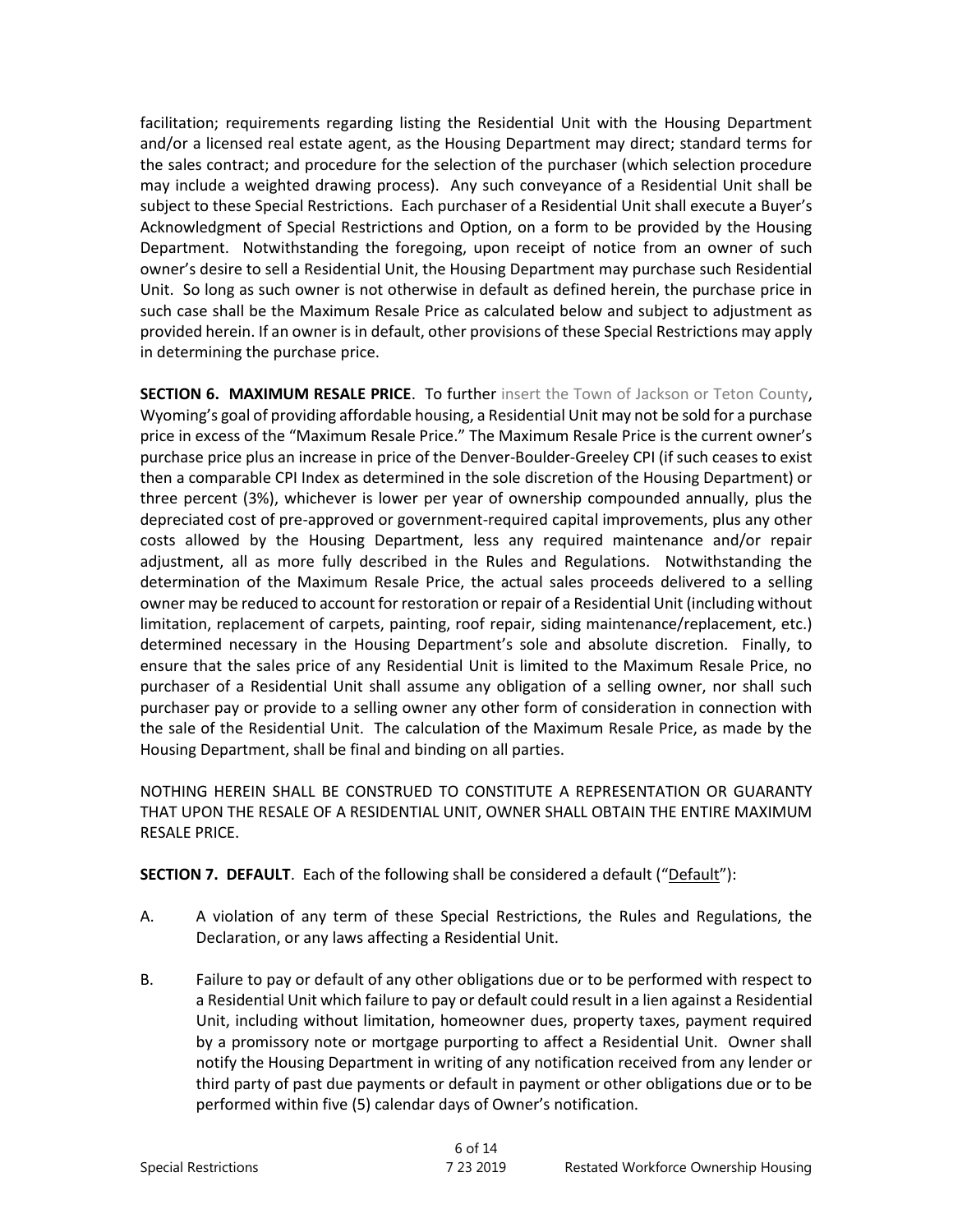- C. If the Residential Unit is taken by execution or by other process of law, or if Owner is judicially declared insolvent according to law, or if any assignment is made of the property of Owner for the benefit of creditors, or if a receiver, trustee or other similar officer is appointed to take charge of any substantial part of the Residential Unit or Owner's property by a court of competent jurisdiction.
- D. Fraud or misrepresentation by purchaser and/or Owner in the provision of an application, reporting requirement, inspection requirement or any other informational requirement to the Housing Department.

In the event the Housing Department believes there to be a Default, the Housing Manager, or a designee of the Housing Department, shall send written notice to Owner of such violation, the required action to cure and the timing for such cure. If Owner disputes the Housing Department's decision, Owner shall proceed in accordance with the Rules and Regulations.

**SECTION 8. DEFAULT REMEDIES.** In addition to any other remedies the Housing Department may have at law or equity, in the event of a Default, the Housing Department's remedies shall include without limitation, as an exercise of its regulatory authority, the following:

- A. Purchase Option.
	- 1. The Housing Department shall have the option to purchase the Residential Unit for a purchase price equal to the Maximum Resale Price, or the appraised value whichever is less, subject to the Housing Department's ability to limit appreciation as provided in this Section ("Option") and further subject to the Housing Department's ability to reduce proceeds as provided above.
	- 2. If the Housing Department desires to exercise its Option, the Housing Department shall provide written notice to the owner of such election. Such notice shall include the purchase price and the timing for the closing of the purchase. The Option must be exercised within ninety (90) days from receipt of a notification of borrower Default or the property foreclosure.
- B. Forced Sale. The Housing Department may require Owner to sell the Residential Unit in accordance with the resale procedures set forth in these Special Restrictions and the Rules and Regulations. Such sale shall be subject to these Special Restrictions.
- C. Whether the Housing Department elects to exercise its Option or to force a sale in accordance herewith, all proceeds, unless otherwise required by statute, will be applied in the following order:

FIRST, to the payment of any unpaid taxes;

SECOND, to the payment of any Qualified Mortgage;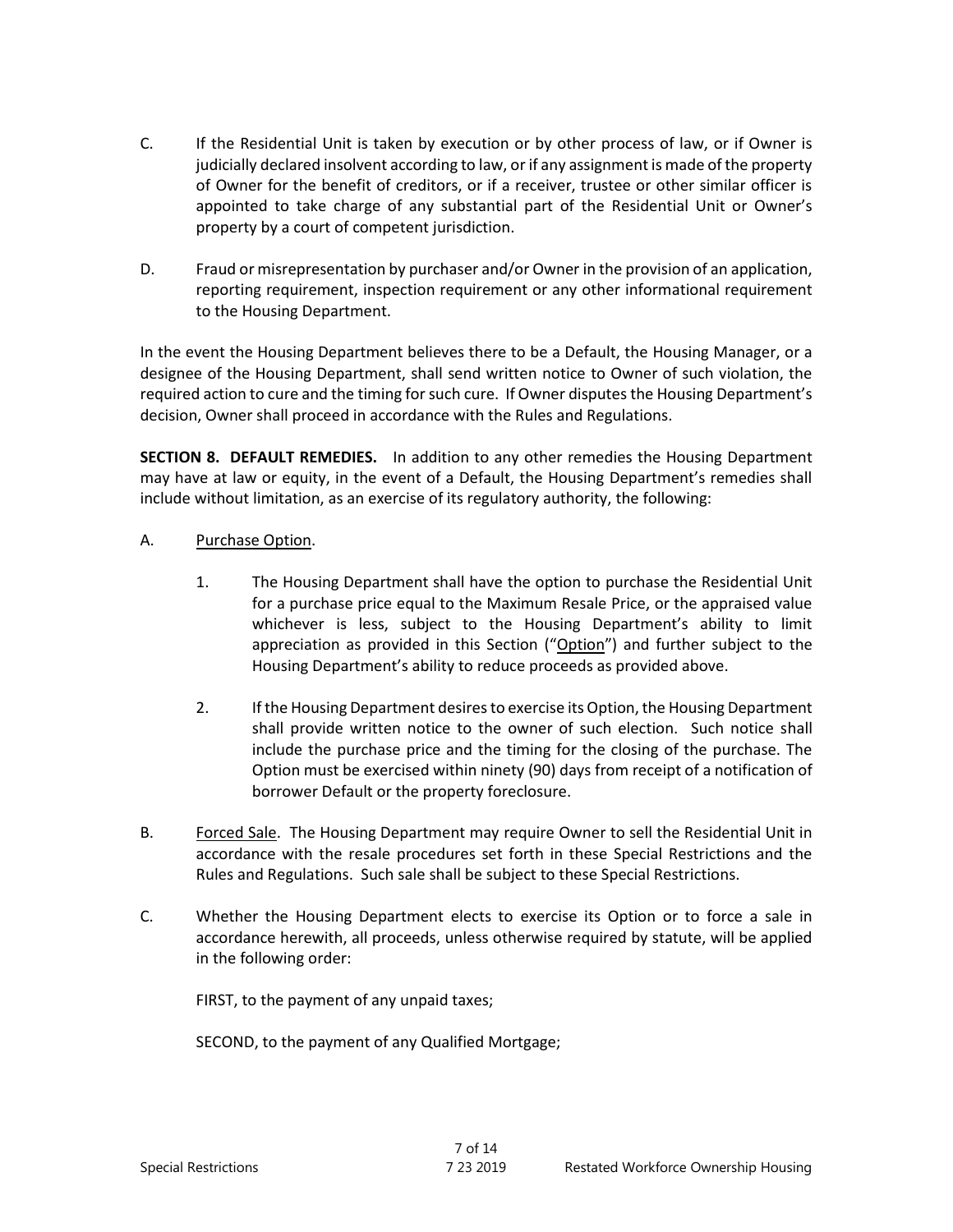THIRD, to assessments, claims and liens on the Residential Unit (not including any mortgage or lien purportedly affecting the Residential Unit which is not a Qualified Mortgage);

FOURTH, to the payment of the closing costs and fees;

FIFTH, to the two percent (2%) facilitation fee to the Housing Department;

SIXTH, to the payment of any penalties assessed against Owner by the Housing Department;

SEVENTH, to the repayment to the Housing Department of any monies advanced by it in connection with a mortgage or other debt with respect to a Residential Unit, or any other payment made Owner's behalf;

EIGHTH, to any repairs needed for the Residential Unit; and

NINTH, any remaining proceeds shall be paid to Owner.

If there are insufficient proceeds to satisfy the foregoing, Owner shall remain personally liable for such deficiency.

- D. Appointment of Housing Department as Owner's Attorney-in-Fact. In the event the Housing Department exercises its Option or requires the Forced Sale, Owner hereby irrevocably appoints the then-serving Housing Manager as such Owner's attorney-in-fact to effect any such purchase or sale on Owner's behalf (including without limitation the right to cause an inspection of the Residential Unit and make such repairs to the Residential Unit as the Housing Department may reasonably deem necessary), and to execute any and all deeds of conveyance or other instruments necessary to fully effect such purchase or sale and conveyance.
- E. Limitation on Appreciation at Resale. The Housing Department may fix the Maximum Resale Price of a defaulting owner's Residential Unit to the Maximum Resale Price for the Residential Unit as of the date of an owner's Default (or as of such date after the Default as the Housing Department may determine), and in such event, the Maximum Resale Price shall cease thereafter to increase.
- F. Equitable Relief. The Housing Department shall have the right of specific performance of these Special Restrictions and the Rules and Regulations and the right to obtain from any court of competent jurisdiction a temporary restraining order, preliminary injunction and permanent injunction to obtain such performance. Any equitable relief provided for herein may be sought singly or in combination with such other remedies as the Housing Department may be entitled to, either pursuant to these Special Restrictions or under the laws of the State of Wyoming.
- G. Enforcement. The Housing Department may, for purposes of enforcing these Special Restrictions or the Rules and Regulations, seek enforcement through the Town or County Land Development Regulations, including but not limited to Division 8.9 Enforcement.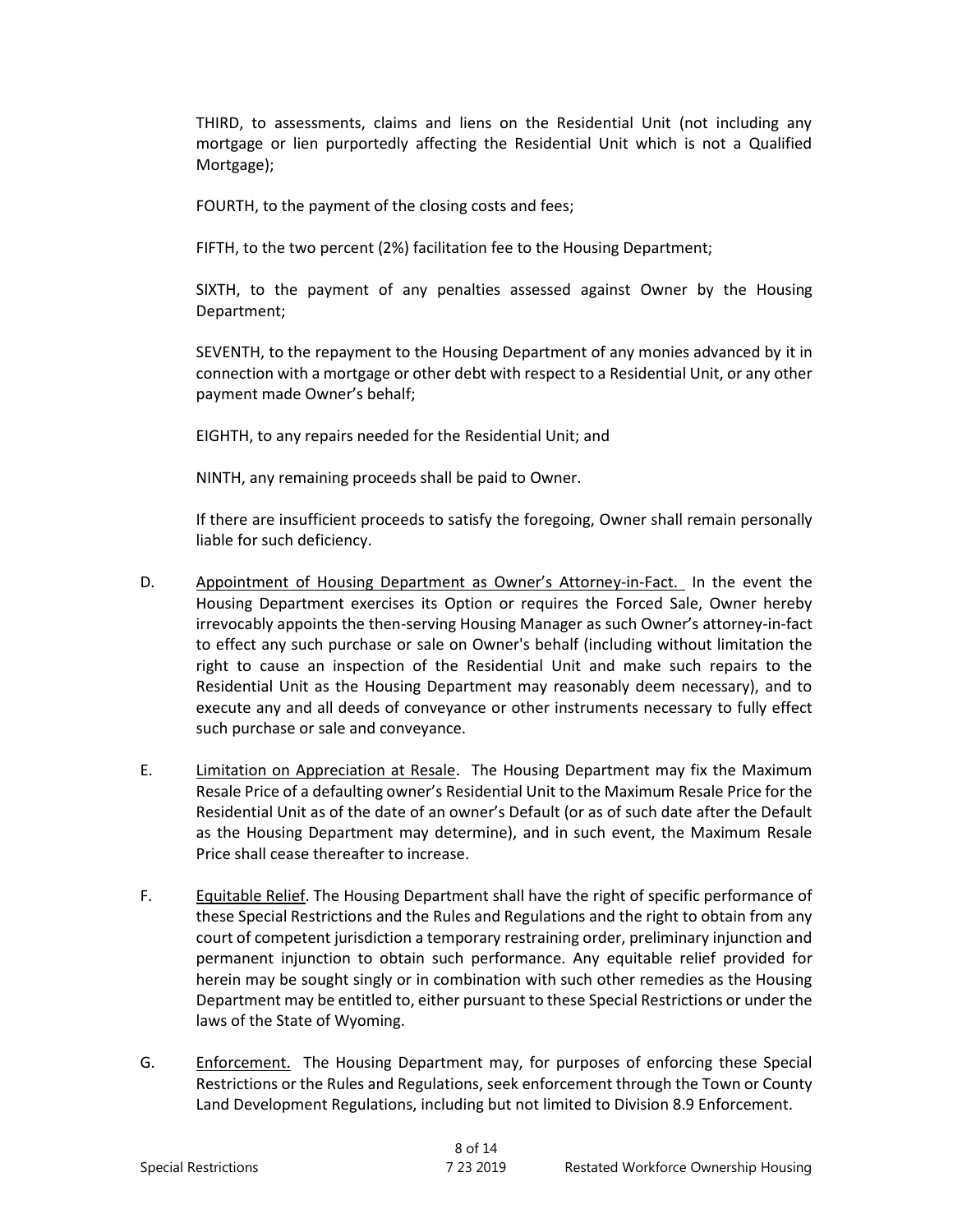#### **SECTION 9. QUALIFIED MORTGAGE.**

- A. Only a mortgage which is a "Qualified Mortgage" shall be permitted to encumber a Residential Unit. A "Qualified Mortgage" is a mortgage that:
	- 1. the principal amount of such mortgage at purchase does not exceed ninety-six and one half percent (96.5%) of the purchase price, and thereafter the principal amount of such mortgage, any refinanced mortgage and/or additional mortgages combined do not exceed ninety-five percent (95%) of the then current Maximum Resale Price as the same is determined by the Housing Department at the time or times any such mortgage purports to encumber the Residential Unit; and
	- 2. Tuns in favor of a "Qualified Mortgagee," defined as:
		- i. An "institutional lender" such as, but not limited to, a federal, state, or local housing finance agency, a bank (including savings and loan association or insured credit union), an insurance company, or any combination of the foregoing, the policies and procedures of which institutional lender are subject to direct governmental supervision; or
		- ii. A "community loan fund", or similar non-profit lender to housing projects for income-eligible persons (e.g., is not given to or acquired by any individual person); or
		- iii. A non-affiliated, legitimate, "finance company." In no event may such finance company be an individual or any company that is affiliated with or has any affiliation with Owner or any family member of Owner; or
		- iv. JHTCA or Housing Department for any monies advanced by JHTCA or Housing Department in connection with a mortgage or other debt with respect to Residential Unit.
- B. Any mortgage, lien or other encumbrance executed or recorded against a Residential Unit that is not a Qualified Mortgage shall:
	- 1. be deemed unsecured; and
	- 2. only be a personal obligation of an owner and shall not affect or burden, and shall not be enforceable against, such Residential Unit.

Additionally, the execution or recordation of such mortgage, lien or other encumbrance shall be deemed a default hereunder and JTCHA and/or the Housing Department may exercise any and all of its remedies hereunder or otherwise, including without limitation the right of the Housing Department to purchase and to force a sale.

C. In the event an owner fails to make timely payment owed or otherwise breaches any of the covenants or agreements made in connection with any mortgage, lien or other encumbrance purporting to affect the Residential Unit, including without limitation a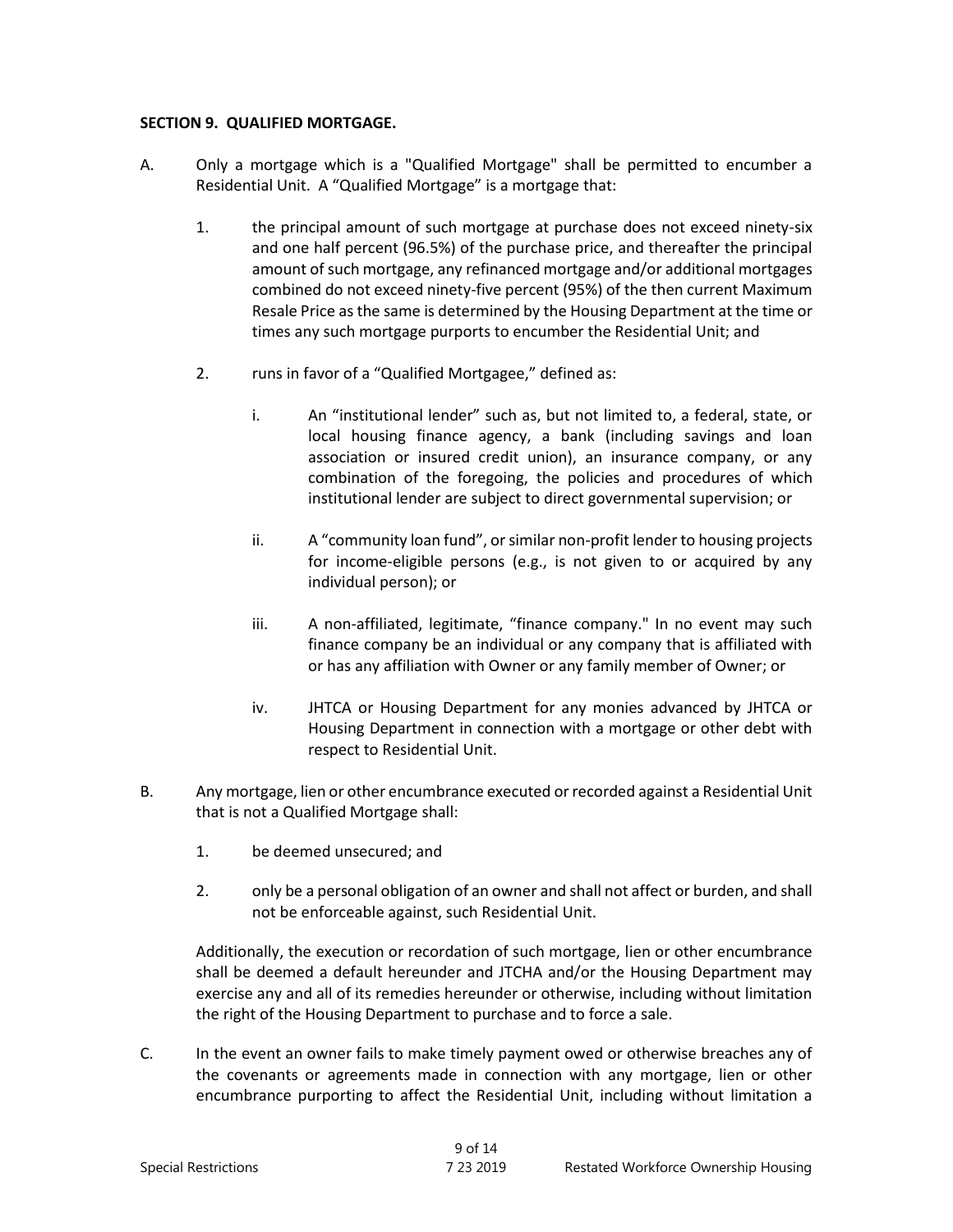Qualified Mortgage, fails to timely make any other payment required in connection with the Residential Unit, including without limitation homeowner association dues and fees, assessments, payments to contractors, materialmen, or other vendors for work undertaken for which a lien could be filed against the Residential Unit, the Housing Department shall have (in addition to the any other remedies) the right to:

- 1. Cure such default and assume the payments and other obligations of Owner. In such event, Owner shall be in default of these Special Restrictions, and the Housing Department may exercise any and all of its remedies hereunder or otherwise, including without limitation its option to purchase and its right to force a sale. In addition to such remedies, Owner shall also be liable to the Housing Department for any amounts advanced.
- 2. Acquire the loan from the lender by paying the balance due together with reasonable accrued interest and costs, and the Housing Department shall thereafter have the right to foreclose upon the Residential Unit in accordance with the mortgage and other loan documents or take such other action as the Housing Department shall determine.
- 3. Purchase the Residential Unit at any foreclosure sale, and in such event, notwithstanding anything to the contrary herein, the Residential Unit shall remain subject to these Special Restrictions.

ANY LENDER BY ENTERING INTO A LOAN TRANSACTION WITH AN OWNER OF A RESIDENTIAL UNIT HEREBY CONSENTS TO THE FOREGOING AND ACKNOWLEDGES THAT ANY INTEREST ACQUIRED BY VIRTUE OF ITS LIEN OR MORTGAGE SHALL BE SUBJECT AND SUBORDINATE TO THESE SPECIAL RESTRICTIONS.

### **SECTION 10. TERMINATION, AMENDMENT AND CORRECTION OF SPECIAL RESTRICTIONS.**

- A. Termination by insert the Town of Jackson or Teton County, Wyoming**.** These Special Restrictions may be terminated after a determination by insert the Town of Jackson or Teton County, Wyoming that these Special Restrictions are no longer consistent with the goal of providing affordable housing.
- B. Termination Resulting from Foreclosure by a Qualified Mortgagee. These Special Restrictions as applied to a Residential Unit may be terminated by a Qualified Mortgagee in the event of a lawful foreclosure of the Residential Unit by such Qualified Mortgagee, as follows:
	- 1. The Qualified Mortgagee provided to the Housing Department copies of all notices of intent to foreclose and all other notices related to the foreclosure contemporaneously with its service of such notices upon an owner.
	- 2. The Housing Department did not exercise its rights as provided in Section 10, Qualified Mortgage.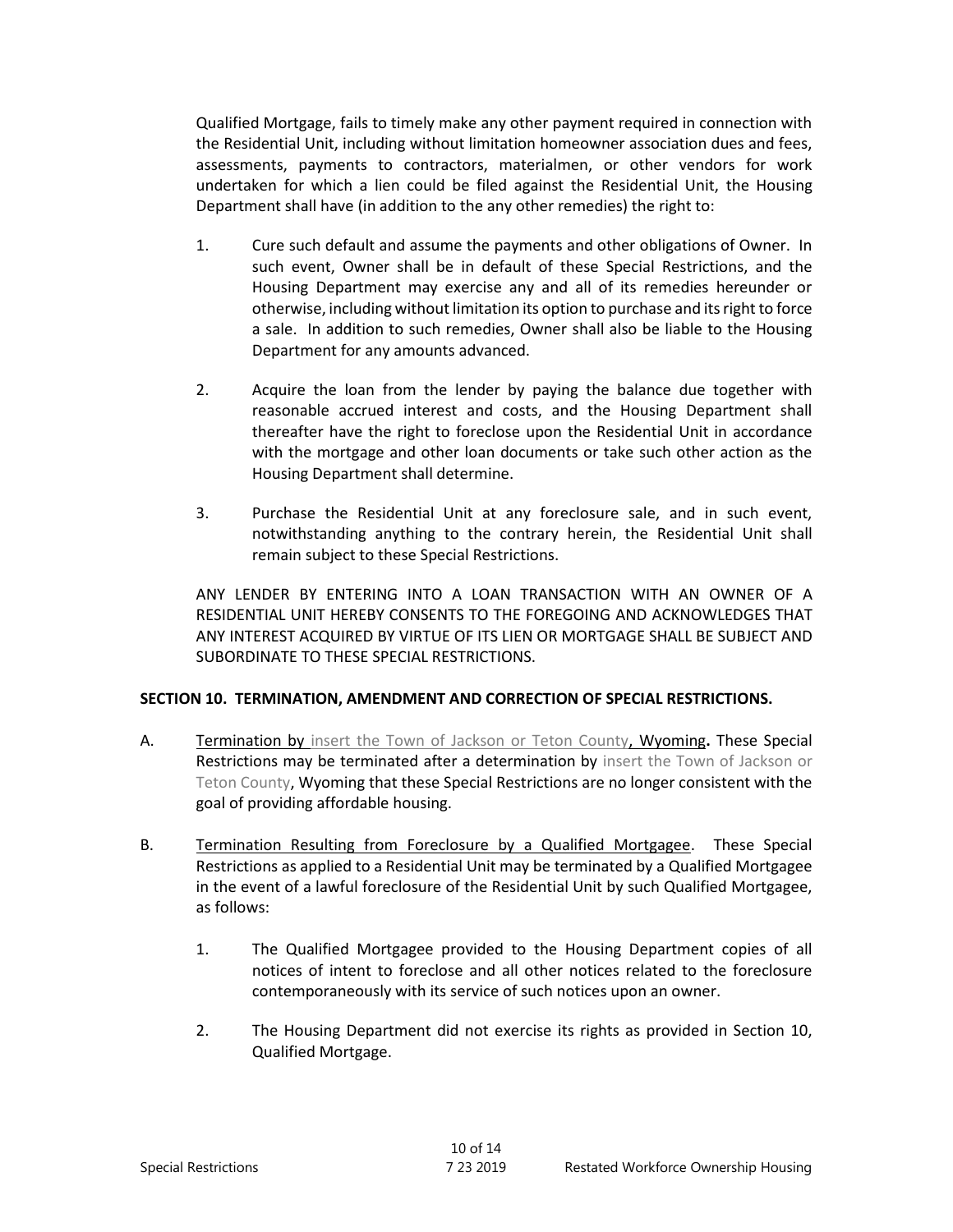- 3. Termination may occur only after expiration of all applicable redemption periods and subsequent recordation of a Sheriff's Deed (or other transfer document as approved by the Housing Department in its sole and absolute discretion) conveying title to a purchaser, who is not (i) Owner, (ii) a member of the Qualified Household, (iii) a person affiliated with or related to Owner or any member of the Qualified Household, or (iv) the Housing Department.
- 4. In the event of a foreclosure hereunder, the Qualified Mortgagee shall pay to the Housing Department all proceeds remaining, if any, after payment of the Qualified Mortgage loan amount, interest, penalties and fees, which proceeds would have been payable to Owner of the foreclosed Residential Unit.
- 5. Notwithstanding the notice requirements to the Housing Department in this Section, if a Qualified Mortgagee has failed to provide the Housing Department copies of all notices of intent to foreclose and all notices related to the foreclosure contemporaneously with its service on an owner, such Qualified Mortgagee, prior to foreclosing on the Residential Unit, shall provide the Housing Department with notice of its intent to foreclose ("Mortgagee Notice to the Housing Department"). The Mortgagee Notice to the Housing Department shall include all information relevant to Owner's default and the actions necessary to cure such default. The Housing Department shall have forty-five (45) days from the date of the Mortgagee Notice to the Housing Department to exercise its rights under Section 10, Qualified Mortgage. If the Housing Department fails to exercise its rights within such 45-day period, the Qualified Mortgagee may foreclose on the Residential Unit as provided herein.

Nothing herein shall limit or restrict an owner's right of statutory redemption, in which event, if an owner redeems, these Special Restrictions shall remain in full force and effect.

- C. Amendment. These Special Restrictions may be amended by a signed, written amendment executed by the Parties hereto and recorded in the Teton County Clerk's Office against the title to the Land, in whole or in part, with the written consent of Owner of the Residential Unit Complex and insert the Town of Jackson or Teton County, Wyoming.
- D. Correction. The Housing Department may unilaterally correct these Special Restrictions to address scrivener's errors, erroneous legal descriptions or typographical errors.

**SECTION 11. SPECIAL RESTRICTIONS AS COVENANT.** These Special Restrictions shall constitute covenants running with the Land and the Residential Unit, as a burden thereon, and shall be binding on all parties having any right, title, or interest in the Land, the Residential Unit, or any part thereof, their heirs, devisees, successors and assigns, and shall inure to the benefit of and shall be enforceable by JTCHA, the Housing Department and insert the Town of Jackson or Teton County.

**SECTION 12. NOTICES.** All notices required to be served upon the parties to this Special Restriction shall be transmitted by one of the following methods: hand delivery; prepaid overnight courier; or by postage paid certified mail, return receipt requested, at the address set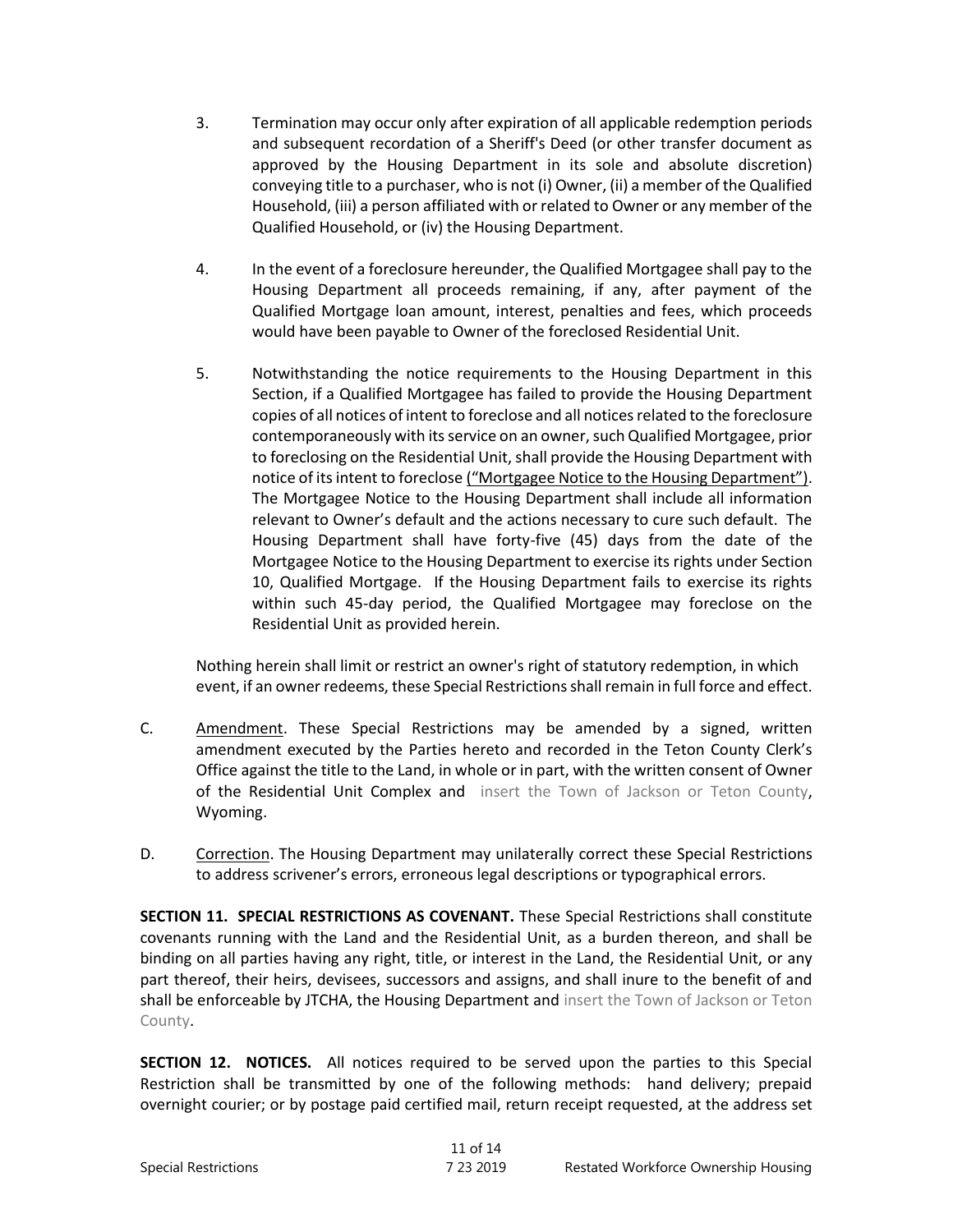forth below for said party; or at such other address as one party notifies the other in writing pursuant to this paragraph. Notice shall be effective when hand delivered, one (1) day after being deposited with an overnight courier or five (5) business days after being placed in the mail. Either party may change its address in the manner provided for giving notice.

### **To Housing Department**

\_\_\_\_\_\_\_\_\_\_\_\_\_\_\_\_\_\_\_\_\_ \_\_\_\_\_\_\_\_\_\_\_\_\_\_\_\_\_\_\_\_\_ \_\_\_\_\_\_\_\_\_\_\_\_\_\_\_\_\_\_\_\_\_

Jackson/Teton County Affordable Housing Department P.O. Box 714 Jackson, WY 83001

#### **With a Copy to**:

insert the Town of Jackson or Teton County. insert the Town of Jackson or Teton County. Jackson, WY 83001.

To Owner

**SECTION 13. ATTORNEY'S FEES.** In the event any party shall be required to retain counsel and file suit for the purpose of enforcing the terms and conditions of these Special Restrictions, the prevailing party shall be entitled to recover, in addition to any other relief recovered, a reasonable sum as determined by the court for attorney's fees and costs of litigation.

**SECTION 14. CHOICE OF LAW, FORUM,** These Special Restrictions and each and every related document, are to be governed by and construed in accordance with the laws of the State of Wyoming. The parties agree that the appropriate court in Teton County, Wyoming and/or the Ninth Judicial District for the State of Wyoming shall have sole and exclusive jurisdiction over any dispute, claim, or controversy which may arise involving these Special Restrictions or its subject matter. Owner by accepting a deed for the Land hereby submits to the personal jurisdiction of any such court in any action or proceeding arising out of or relating to this Special Restrictions.

**SECTION 15. SEVERABILITY.** Each provision of these Special Restrictions and any other related document shall be interpreted in such a manner as to be valid under applicable law; but, if any provision, or any portion thereof, of any of the foregoing shall be invalid or prohibited under said applicable law, such provision shall be deemed modified to the extent necessary and possible to render it valid and enforceable, or if such modification is not possible, such provision shall be ineffective to the extent of such invalidity or prohibition without invalidating the remaining provision(s) of such document.

**SECTION 16. SECTION HEADINGS.** Paragraph or section headings within these Special Restrictions are inserted solely for convenience or reference, and are not intended to, and shall not govern, limit or aid in the construction of any terms or provisions contained herein.

**SECTION 17. WAIVER.** No claim of waiver, consent or acquiescence with respect to any provision of these Special Restrictions shall be valid against any party hereto except on the basis of a written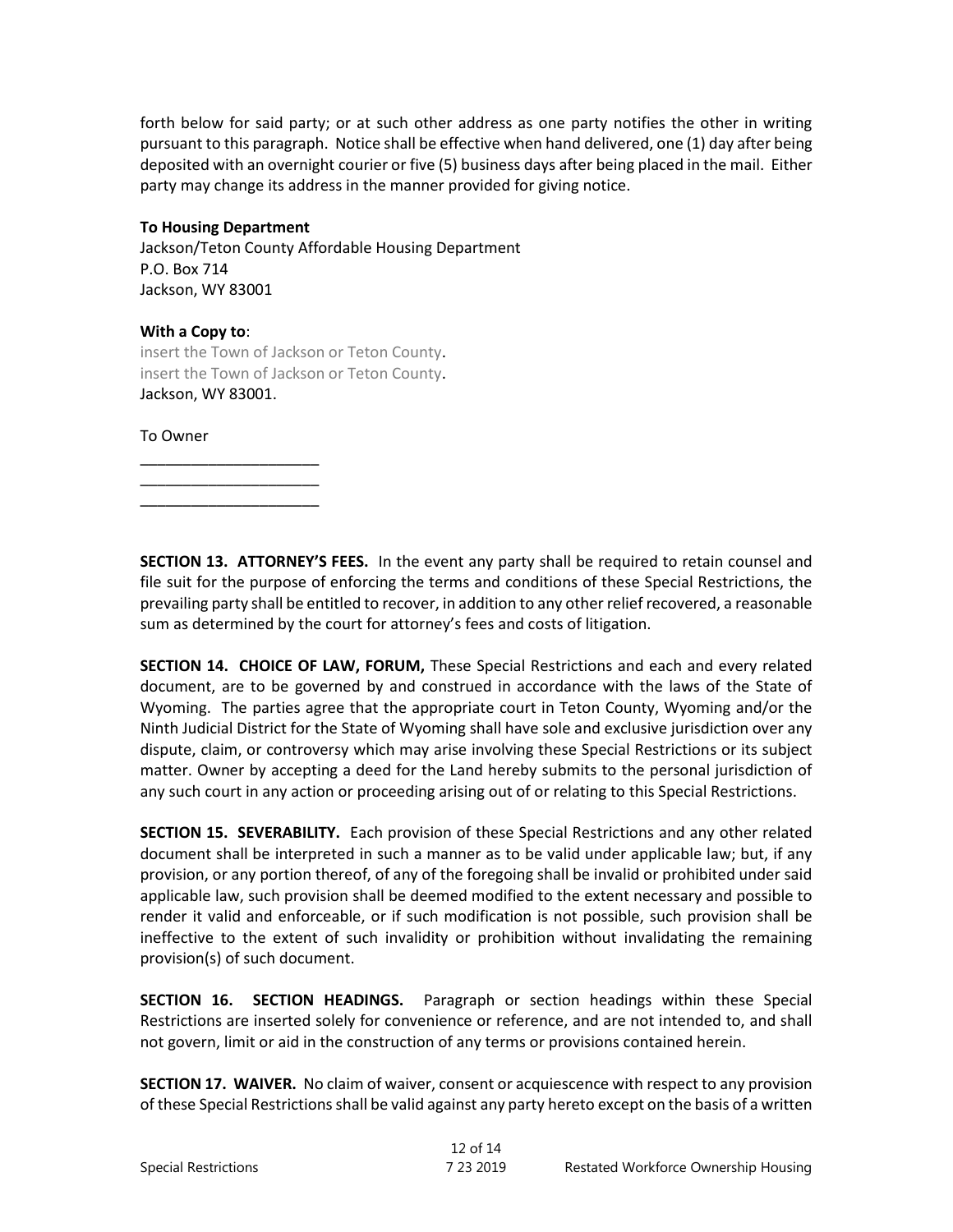instrument executed by the parties to these Special Restrictions. However, the party for whose benefit a condition is inserted herein shall have the unilateral right to waive such condition.

**SECTION 18. INDEMNIFICATION.** Owner shall indemnify, defend, and hold the Housing Department and insert the Town of Jackson or Teton County, Wyoming, and each entity's directors, officers, agents and employees harmless against any and all loss, liability, claim, or cost (including reasonable attorneys' fees and expenses) for damage or injury to persons or property from any cause whatsoever on or about the Residential Unit, or for Owner's breach of any provision of these Special Restrictions. Owner waives any and all such claims against the Housing Department and insert the Town of Jackson or Teton County, Wyoming.

**SECTION 19. SUCCESSORS AND ASSIGNS.** These Special Restrictions shall be binding upon, and inure to the benefit of, the parties hereto and their respective successors, heirs, devisees, administrators and assigns.

**SECTION 20. GOVERNMENTAL IMMUNITY.** Neither insert the Town of Jackson or Teton County, Wyoming nor the Housing Department waives governmental immunity by executing these Special Restrictions and each specifically retain immunity and all defenses available to either of them as government pursuant to Wyo. Stat. Ann. § 1-39-104(a) and any other applicable law.

**IN WITNESS WHEREOF**, Owner has executed this instrument on the day of  $\qquad \qquad$ , 20 (the "Effective Date").

#### **OWNER:**

Click here to enter entity.:

Click here to enter text.

| <b>STATE OF Wyoming</b> |       |
|-------------------------|-------|
|                         | ) SS. |
| <b>COUNTY OF Teton</b>  |       |

On the Click here to enter day day of Click here to enter month, 20Click here to enter year, the foregoing Special Restrictions for Affordable Housing was acknowledged before me byClick here to enter Name of signer, as Click here to enter title of signer, of Click here to enter entity.

Witness my hand and official seal.

(Seal)

Notary Public